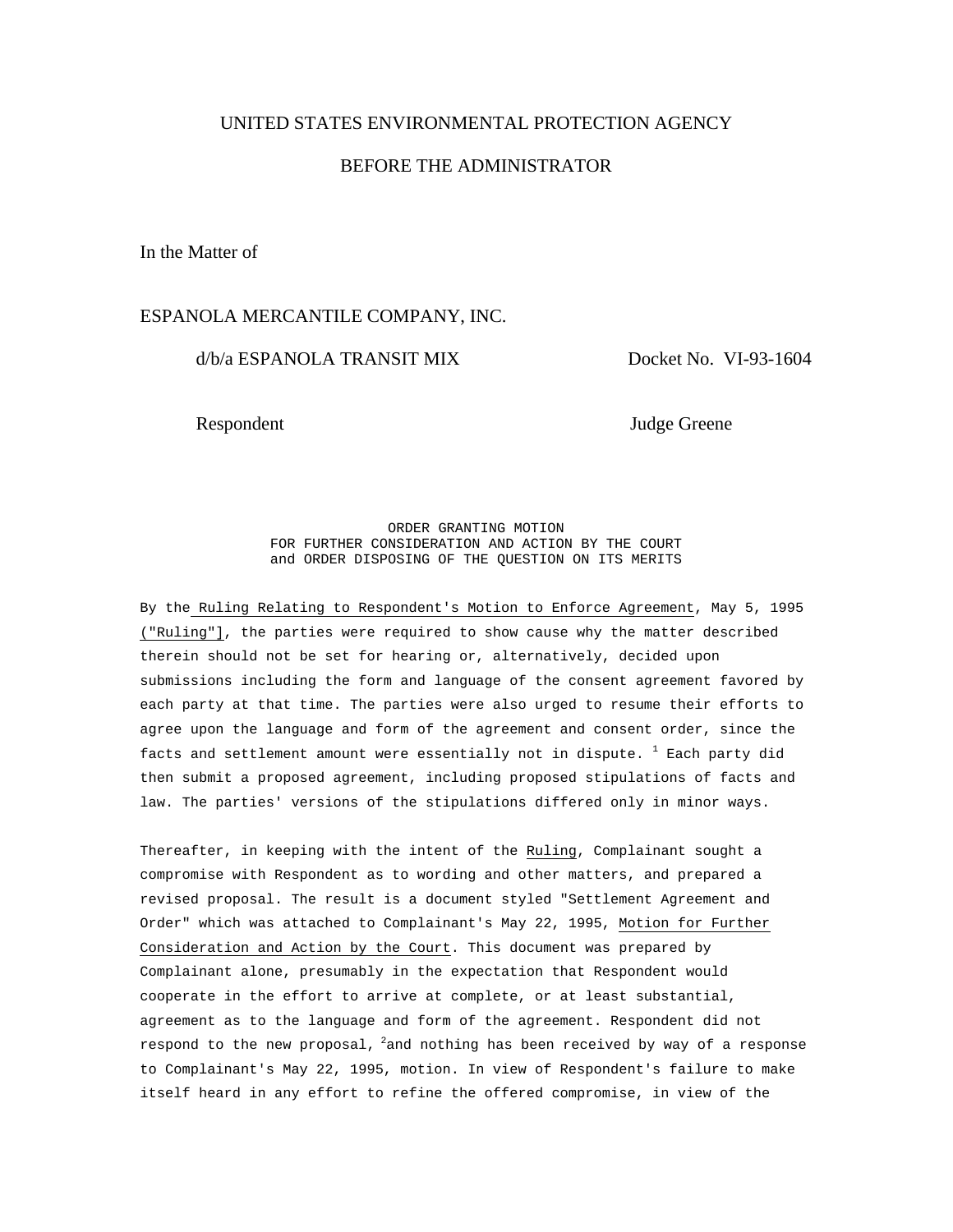consistency of Complainant's document with the "provisions and objectives of the Act and applicable regulations,  $"$  3 and in view of Respondent's disinclination to articulate a particular basis for its objection to Complainant's original proposed agreement -- such as that it was inappropriate, unfair, or prejudicial in some specified way, -- it is concluded that Complainant's revised document accurately reflects the undisputed facts as proposed in both Respondent's and Complainant's versions  $^4$ , and that its recitations in the "Statutory Authority" and "Order" sections of the document are reasonable, proper, and appropriate in the circumstances. Accordingly, the document should be entered.

Respondent's original motion to enforce its version of the settlement agreement, therefore, is denied. Complainant's motion for a ruling in favor of its May 22, 1995, "Settlement Agreement and Order" is hereby granted.

#### The Matter of Deference

It is important to address an argument incompletely made and responded to by the parties, to the effect that EPA' s statutory and regulatory interpretations are "entitled to great deference."<sup>5</sup> Complainant is correct in pointing out that EPA's interpretations of the statutes and applicable regulations it enforces are generally *accorded* deference if they are reasonable, but fails to add that this is an *appellate review standard;* it is upon appellate review that deference is usually accorded reasonable EPA interpretations by federal courts. $^6$ There has been considerable discussion in the cases, particularly in the Court of Appeals for the District of Columbia Circuit, as to when and just how much deference (not to say "great" deference) is to be accorded. It is noted further that while some decisions do speak of entitlement, the thrust has been that federal appellate courts *will not disturb* reasonable agency interpretations, which is closer akin to according deference than to recognizing entitlement. Arguments made for agency interpretations at the trial level are, obviously, not accorded such deference. If this were not so, little purpose would be served by Congressional mandates in many statutes, including the Clean Water Act, that persons against whom agency charges are lodged are entitled to adjudication of those charges before an independent federal administrative law judge appointed pursuant to the Administrative Procedure Act, 5 U.S.C. § 3105.

#### ORDER

1. It is Ordered that Complainant's Motion for Further Consideration and Action by the Court to specify the attached "Settlement Agreement and Order" shall be,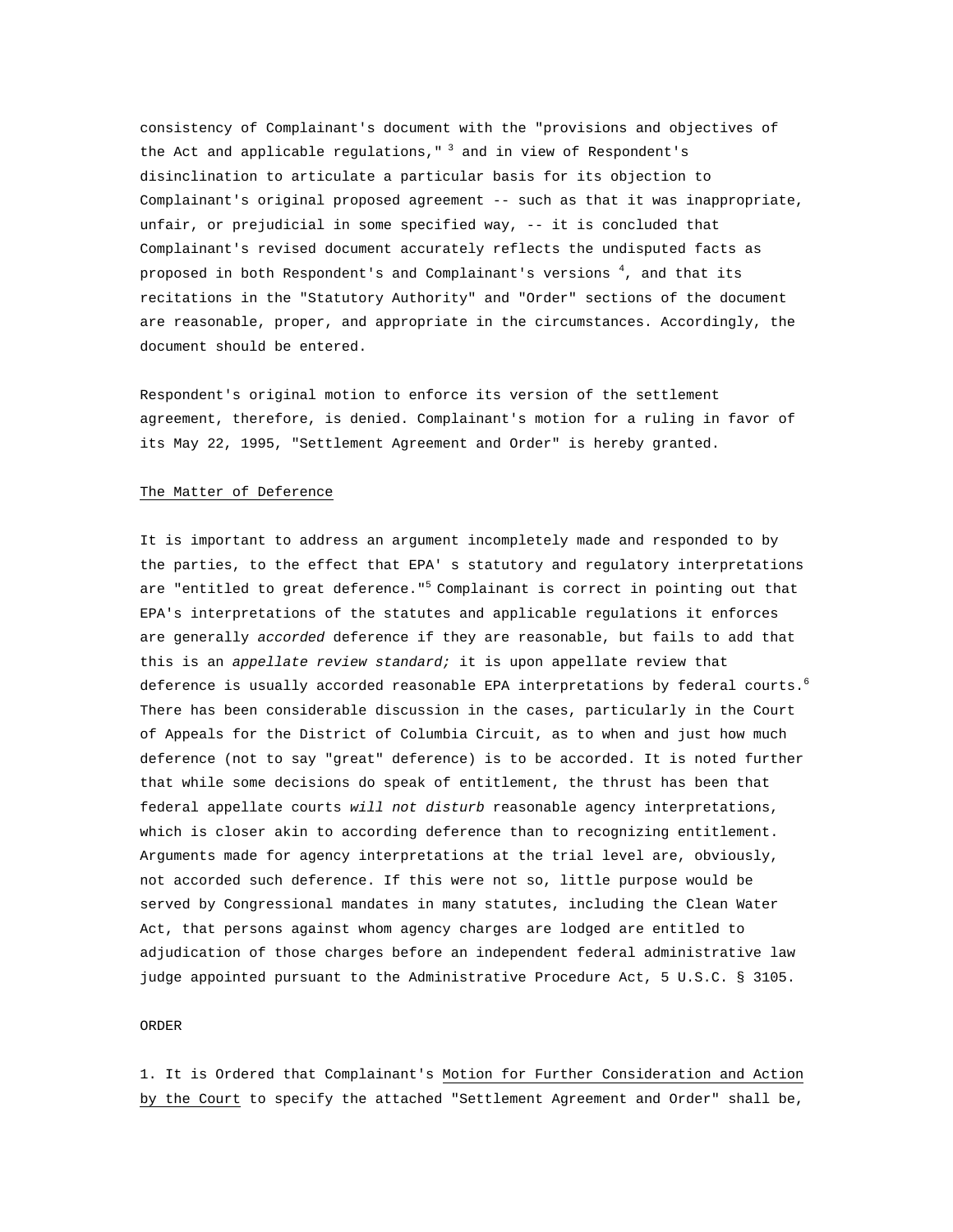and it is hereby, granted. The "Settlement Agreement and Order" is accordingly entered as representing the appropriate disposition of the issues of form and language of the settlement agreement, and of the entire matter on its merits.

2. It is FURTHER ORDERED that Complainant' s motions to strike and for sanctions by "accelerated decision" shall be, and they are hereby, denied. Respondent's motion to enforce the settlement agreement is denied.

3. And it is FURTHER ORDERED that during the week ending April 11, 1997, the parties shall report upon their progress in executing the agreement.<sup>7</sup>

J. F. Greene Administrative Law Judge

Washington, D. C. March 10, 1997

### CERTIFICATE OF SERVICE

I hereby certify that the original of this Order, was filed with the Regional Hearing Clerk and copies were sent to the counsel for the complainant and counsel for the respondent on March 10, 1997.

Shirley Smith Legal Staff Assistant For Judge J. F. Greene

**NAME OF RESPONDENT: Espanola Mercantile Company, Inc. d/b/a Espanola Transit Mix**

### **DOCKET NUMBER: VI-93-1604**

Loren Vaughn Regional Hearing Clerk Region VI **-** EPA 1445 Ross Avenue Dallas**,** Texas 75202-2733

Mark S. Forcier, Esq. Office of Regional Counsel Region VI - EPA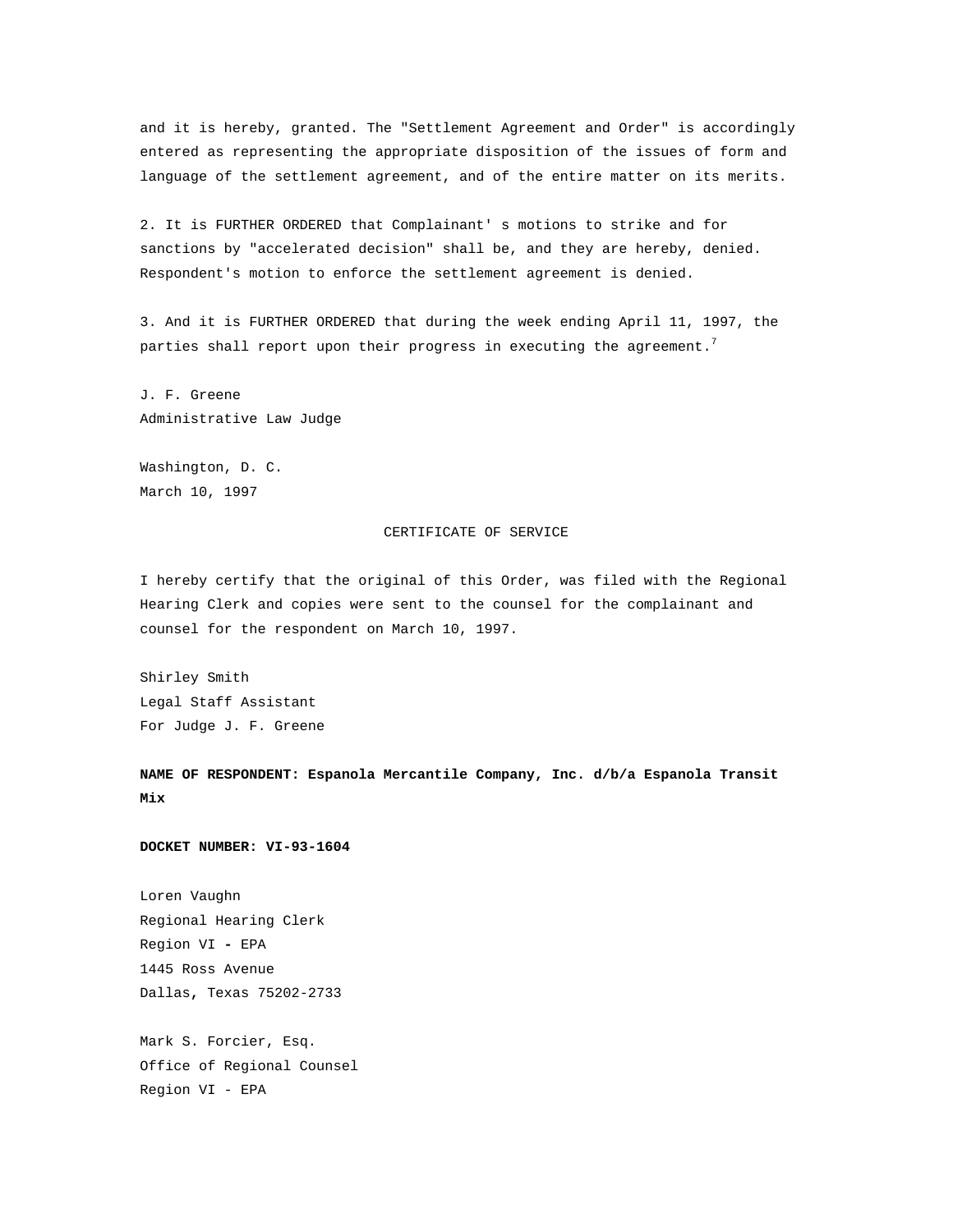1445 Ross Avenue Dallas, Texas 75202-2733 Ms. Holly A. Hart Scheuer, Yost & Patterson, P.C. P.O. Drawer 9570 Santa Fe, New Mexico 87504-9570

UNITED STATES ENVIRONMENTAL PROTECTION AGENCY

BEFORE THE ADMINISTRATOR

In the Matter of

DOCKET NO. VI-93-1604

Espanola Mercantile Company,

Inc., a New Mexico corporation,

d.b.a. ESPANOLA TRANSIT MIX,

Respondent SETTLEMENT AGREEMENT

AND ORDER

Facility No. NMU000003

I. STATUTORY AUTHORITY

1. This Settlement Agreement and Order is issued under the authority vested in the Administrator of the United States Environmental Protection Agency ("EPA") by Section 309(g) of the Clean Water Act (herein "the Act"), 33 U.S.C. § 1319(g). The Administrator has delegated this authority to the Regional Administrator of EPA Region 6, who hereby issues this document in accord with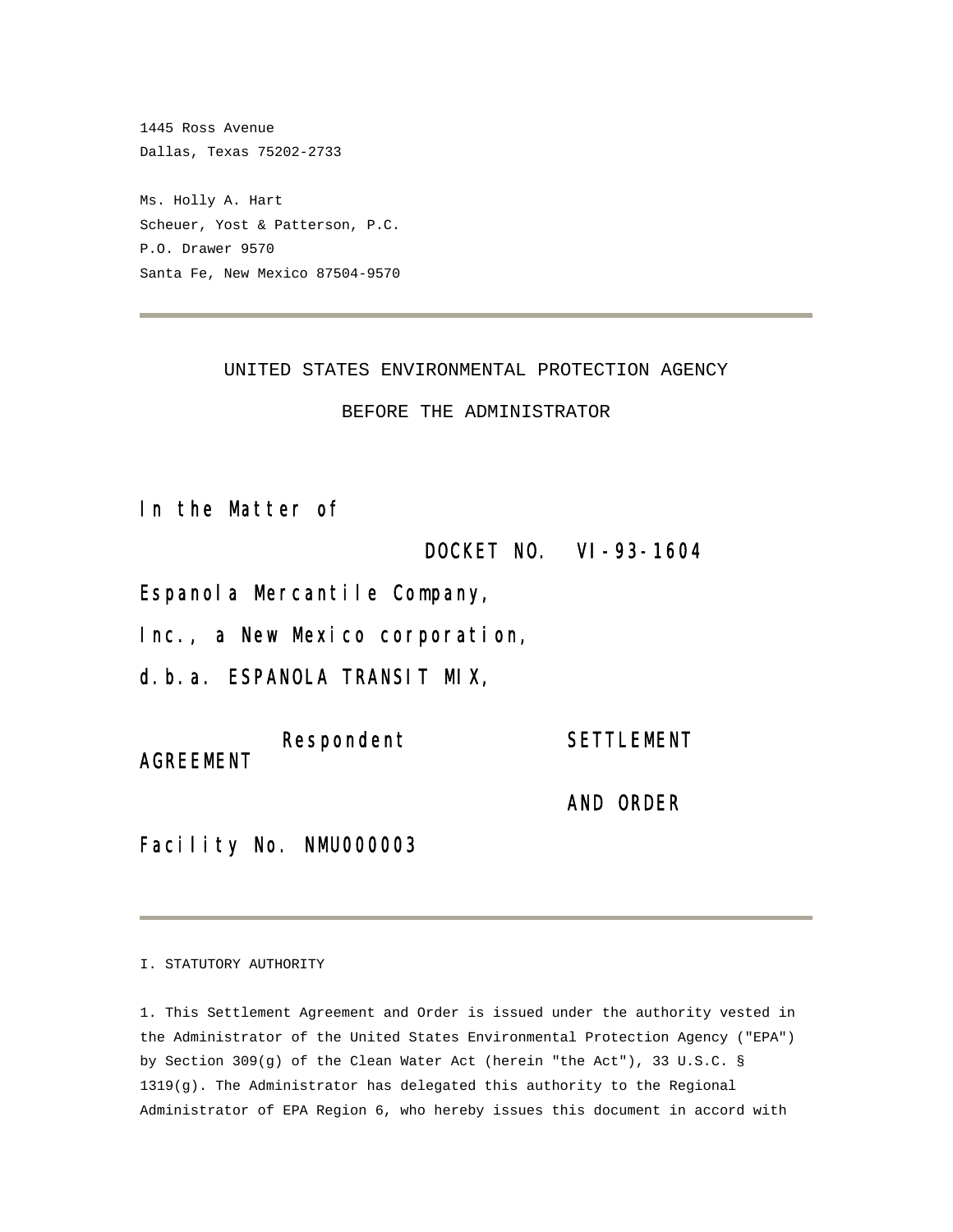the "Consolidated Rules of Practice Governing the Administrative Assessment of Civil Penalties and the Revocation or Suspension of Permits", 40 C.F.R. Part 22, as a Consent Agreement within the meaning of 40 C.F.R. § 22.03(a), and as an "an order assessing a civil penalty" within the meaning of 40 C.F.R. § 22.18(b) and (c) and 33 U.S.C. §

#### II. STIPULATIONS

2. Espanola Mercantile Company, Inc., d.b.a. Espanola Transit Mix (herein "Respondent") is a corporation chartered under the laws of the State of New Mexico, and doing business in the State of New Mexico.

3. As a "corporation", Respondent is a "person" within the meaning of the Section 502(5) of the Act, 33 U.S.C. § 1362(5).

4. Respondent owns and operates a facility located in Espanola, New Mexico (the "facility), alleged in the Complaint to have discharged pollutants to the receiving waters of the Rio Grande, a navigable water of the United States within the meaning of Section 502 of the Act, 33 U.S.C. § 1362.

5. Respondent is, therefore, subject to the provisions of the Act, 33 U.S.C. § 1251 et seq., including Sections 301(a) and 309(g) of the Act, 33 U.S.C. §§ 1311(a) and 1319(g).

6. On January 11, 1993, EPA Region 6 issued to Respondent a Proposal to Assess a Class II Administrative Penalty under Clean Water Act § 309(g) ("the Complaimt") pursuant to Section  $309(g)(2)(B)$  of the Act, 33 U.S.C. § 1319(g)(2)(B), Docket No. VI-93-1604, which included formal findings of violation, a notice of the proposed assessment of a civil penalty of \$125,000 against Respondent, and a notice of Respondent's opportunity to request a hearing on the proposed administrative penalty assessment.

7. On January 11, 1993, the Surface Water Bureau of the New Mexico Environmental Department was notified and given an opportunity to consult with EPA regarding the proposed assessment of an administrative penalty against Respondent.

8. EPA notified the public of the Administrative Complaint and afforded the public thirty (30) days in which to comment an the Complaint and proposed penalty. At the expiration of the notice period, EPA had received no comments from the public.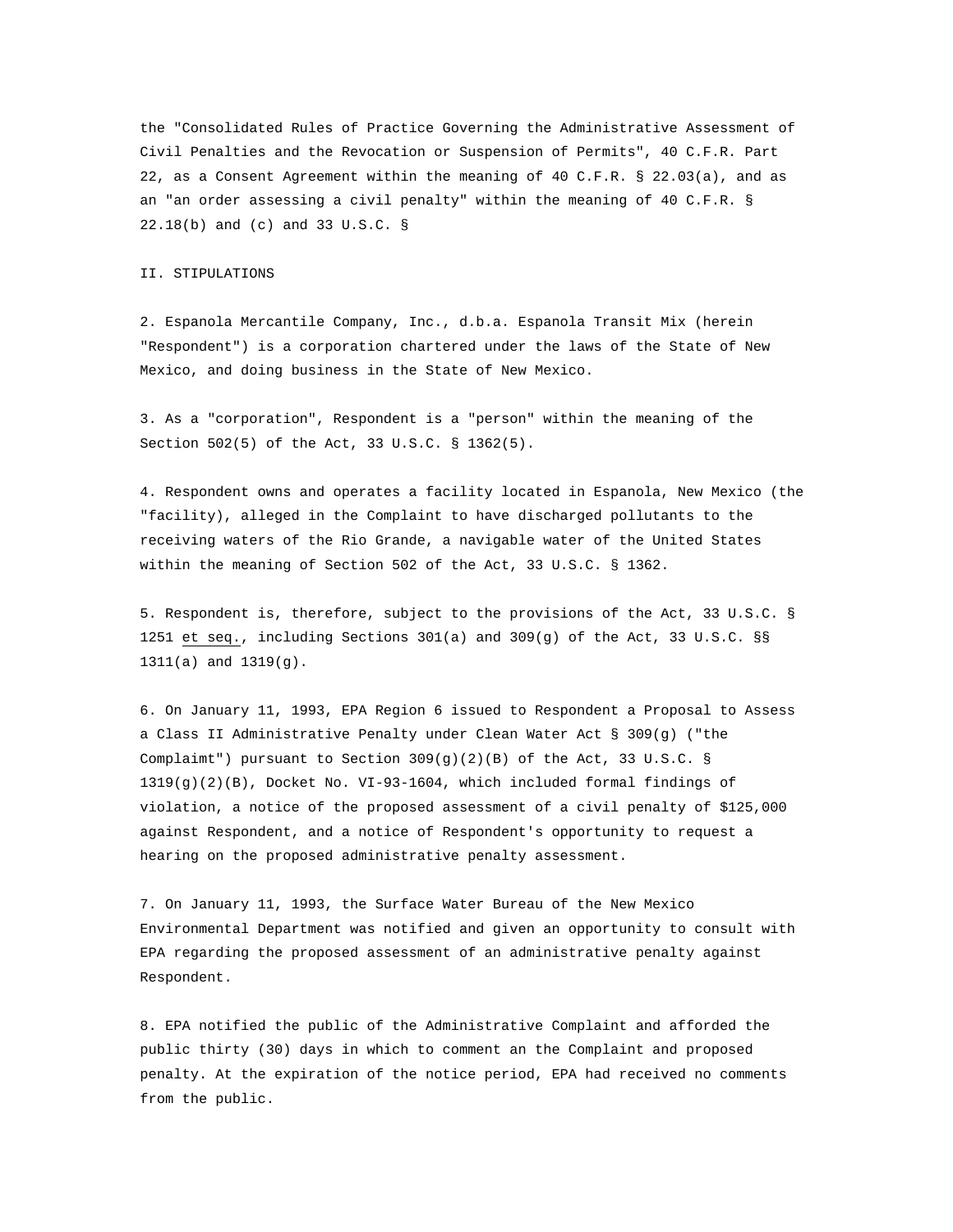9. Section 301 of the Act, 33 U.S.C. § 1311, makes it unlawful for any person to discharge any pollutant to the waters of the United States except with authorization and in compliance with effluent limitations established pursuant to the Act.

10. Respondent was alleged in the Complaint to have been required by the Act to make application for and to be issued an NPDES permit prior to any discharge of pollutants from its facility to the waters of the United States, as well as to comply with the other requirements and conditions of the issuance of such permit.

11. At the times described in the Complaint, Respondent had neither made application for, nor been issued, an NPDES permit for any discharges from the facility. Respondent was, therefore, alleged in the Complaint described above to have violated Section 301 of the Act, 33 U.S.C. § 1311, by discharging without a permit.

12. On January 22, 1993, Respondent timely filed a response to the Complaint and requested a Hearing regarding the violations alleged, addressing the specific allegations in the Complaint within the meaning of 40 C.F.R. § 22.15(b) and (d).

13. The Parties agree that settlement of this matter without litigation will save time and resources, that it is in the public interest, and that entry into this Settlement Agreement and order is the most appropriate means of resolving this matter.

14. Respondent admits the jurisdictional allegations of the Complaint and expressly waives its right to a hearing or appeal of this Order pursuant to Sections  $309(g)$  (2) and (8) of the Act, 33 U.S.C. §§ 1319(g)(2) and (8), on penalty assessment, or on any other issue of law or fact relevant to this proceeding.

Respondent waives all defenses which have been or could have been raised to the claims set out in the Complaint, and waives its right to judicial review of this administrative assessment.

15. Respondent neither admits nor denies the findings of fact and conclusions of law contained in the Complaint, nor the allegations contained in the Stipulations of Fact and of Law herein, for the purposes of this Settlement Agreement and Order.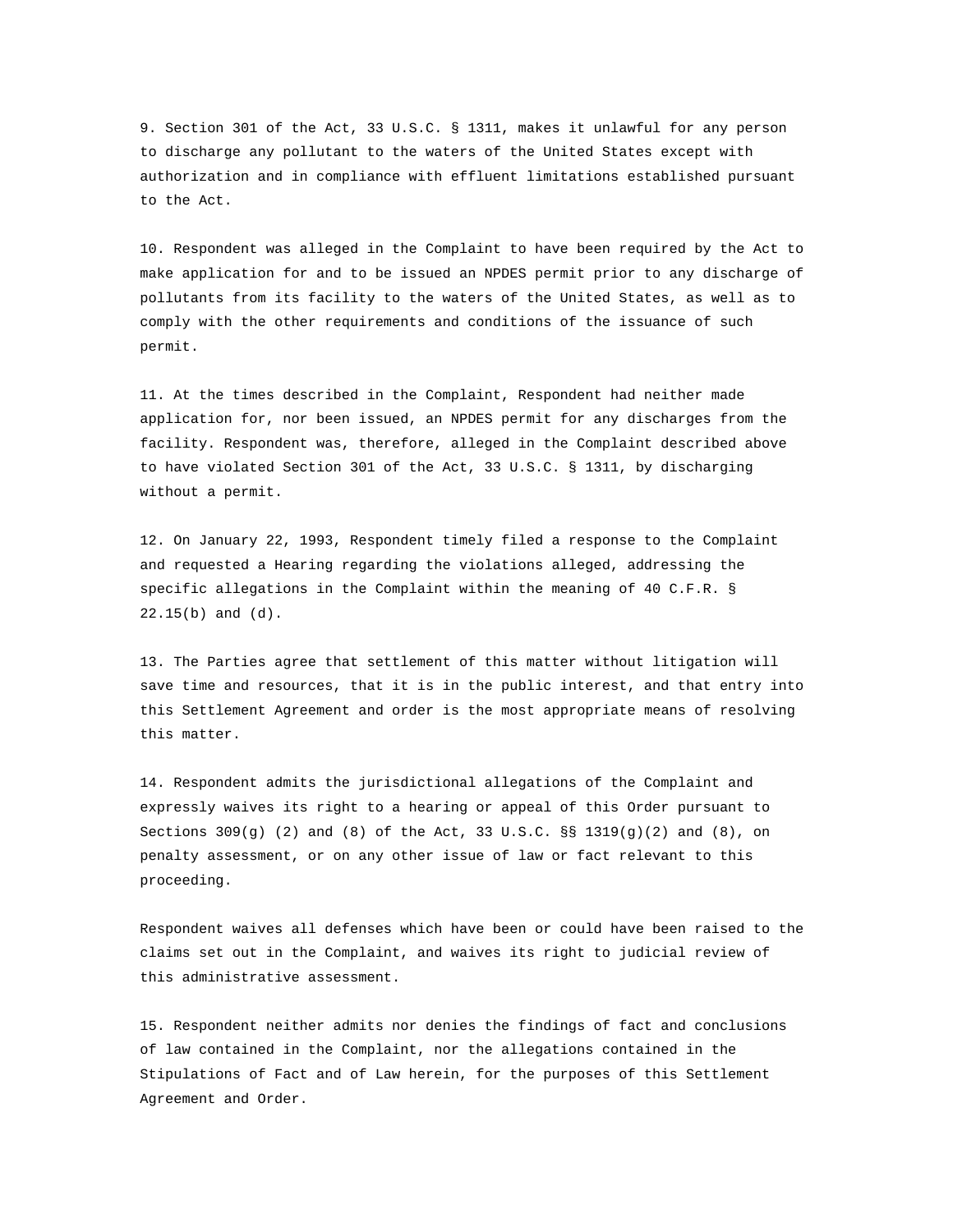16. Before the taking of any testimony, and without adjudication of any issues of law or fact, the parties agree to the terms of this Settlement Agreement and Order and to its issuance; Respondent consents to the payment of the amount and by the method stated below.

### IV. ORDER

17. Based on the foregoing Stipulations, EPA.Region 6 having taken into account the statutory requirements stated in Section  $309(g)(3)$  of the Act, 33 U.S.C. § 1319(g)(3), EPA Region 6 hereby ORDERS, AND RESPONDENT AGREES, that Respondent shall pay to the United States the amount of FIFTY THOUSAND DOLLARS (\$50,000) to settle all claims and allegations contained in the Complaint.

18. Payment shall be made within **thirty (30) days of the effective date of this Settlement Agreement and order** by mailing a money order, cashier's check, or certified check, payable to

"Treasurer of the United States", to the following address:

Regional Hearing Clerk (6C) U.S. EPA, Region 6 P.O. Box 360582M Pittsburgh, PA 15251

Docket No. VI-93-1604 should be clearly typed on the check to ensure credit for payment.

19. Respondent shall send simultaneous notice of each payment, including a copy of the money order, cashier's check, or certified check, to each of the following:

(1) Regional Hearing Clerk (6C) U.S. EPA, Region 6 1445 Ross Avenue Dallas, Texas 75202-2733

(2) Ms. Ruth Gibson (6W-EA) Water Management Division Enforcement Branch U.S. EPA, Region 6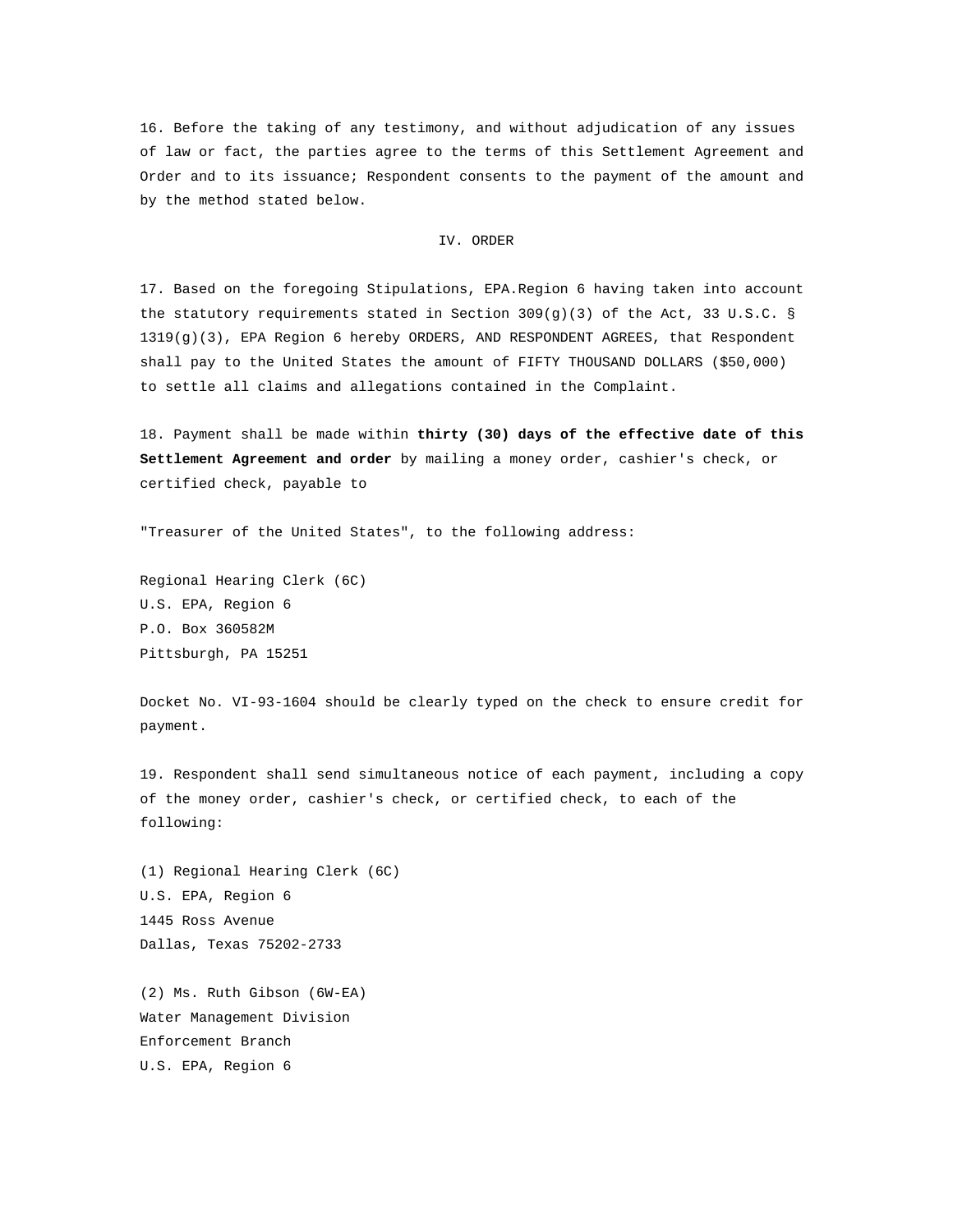1445 Ross Avenue Dallas, Texas 75202-2733

(3)Associate Regional Counsel for Water Enforcement (6C-AW) U.S. EPA, Region 6 1445 Ross Avenue Dallas, Texas 75202-2733

Respondent's adherence to these procedures will ensure proper credit when payments are received.

20. If the United States does not receive payment within the time and under the terms specified herein, interest will accrue on the unpaid balance, from the due date, at the current annual rate prescribed and published by the Secretary of the Treasury in the Federal Register and the Treasury Fiscal Requirements Manual Bulletin, per annum, through the date of payment. Late payments and final payments shall include all accrued interest.

21. If all or part of the payment is overdue, EPA will impose a late-payment handling charge of \$15, with an additional delinquent notice charge of \$15 for each subsequent 30-day period. EPA will also apply a six percent (6%) per annum penalty on any principal amount not paid within ninety (90) days of the due date. Penalties under other federal statute for failure to make timely payment may also apply.

22. Failure by Respondent to pay the described amounts according to the terms of this Settlement Agreement and order, in full, by the due date, may subject Respondent to a civil action to collect the amounts described herein, including any fees, and interest described herein, plus all reasonable costs and expenses, including attorneys' fees, court costs, and other legal expenses incurred by the United State, pursuant to Section 309 (g) (9) of the Act, 33 U. S.,C. § 1319 (g) (9). In any such enforcement or collection action, neither the validity, amount, nor appropriateness of the settlement, nor the terms of this Settlement Agreement and Order, shall be subject to review.

V. GENERAL PROVISIONS

23. To execute this Agreement, Respondent shall forward two (2) copies of this Settlement

Agreement and Order, each with original signatures, to: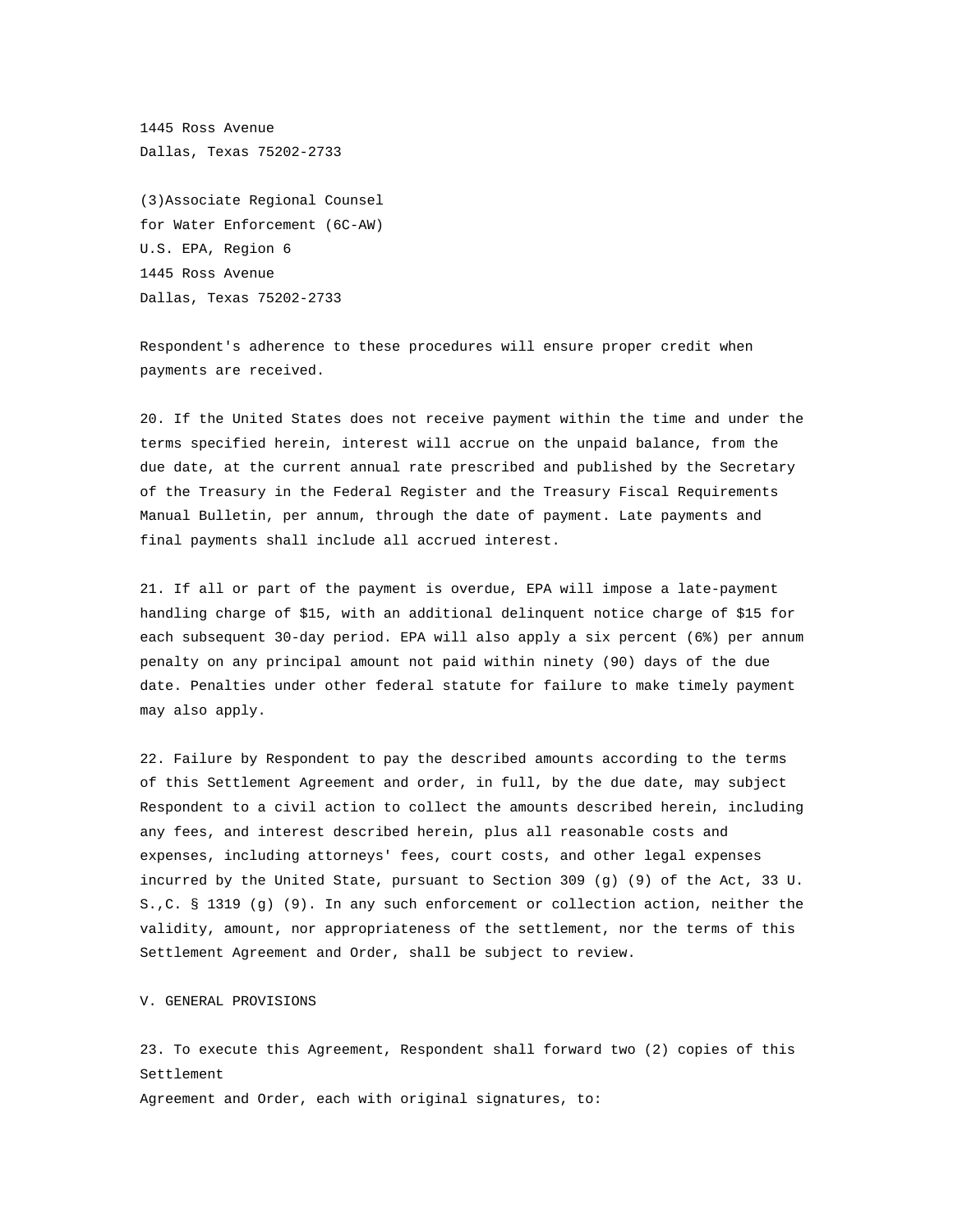Ms. Darlene Whitten-Hill Water Enforcement Branch (6W-EA) U.S. EPA Region 6 1445 Ross Avenue Dallas, Texas 75202-2733

24. Issuance of this Order does not relieve Respondent from responsibility to comply with all requirements of the Act and the requirements of any permits issued thereunder, as described in Section 309 (g) (7) , 33 U. S. C. § 1319 (g) (7), nor does it constitute a waiver by EPA of its right to enforce compliance with the requirements of Respondent's permits or other requirements of the Act, except as to any requirement to pay any amount or perform any corrective action described herein for the violations alleged in the Complaint.

25. The provisions of this Settlement Agreement shall be binding upon Respondent, its officers, directors, agents, employees, successors and assignees.

26. Each party agrees to bear its own costs and attorneys fees in this matter, except to the extent that Respondent agrees herein to be responsible for reasonable costs and expenses of enforcement and collection proceedings for failure to comply with the terms of this Settlement Agreement and order.

### VI. EFFECTIVE DATE

27. This Settlement Agreement and Order shall become effective on the date it is signed below by the Regional Administrator.

In recognition and acceptance of the foregoing:

Mr. Richard P. Cook for Espanola Mercantile Company, Inc. d.b.a. Espanola Transit Mix Espanola, New Mexico

Myron O. Knudson, P.E. Director, Water Management Division (6W) EPA Region 6